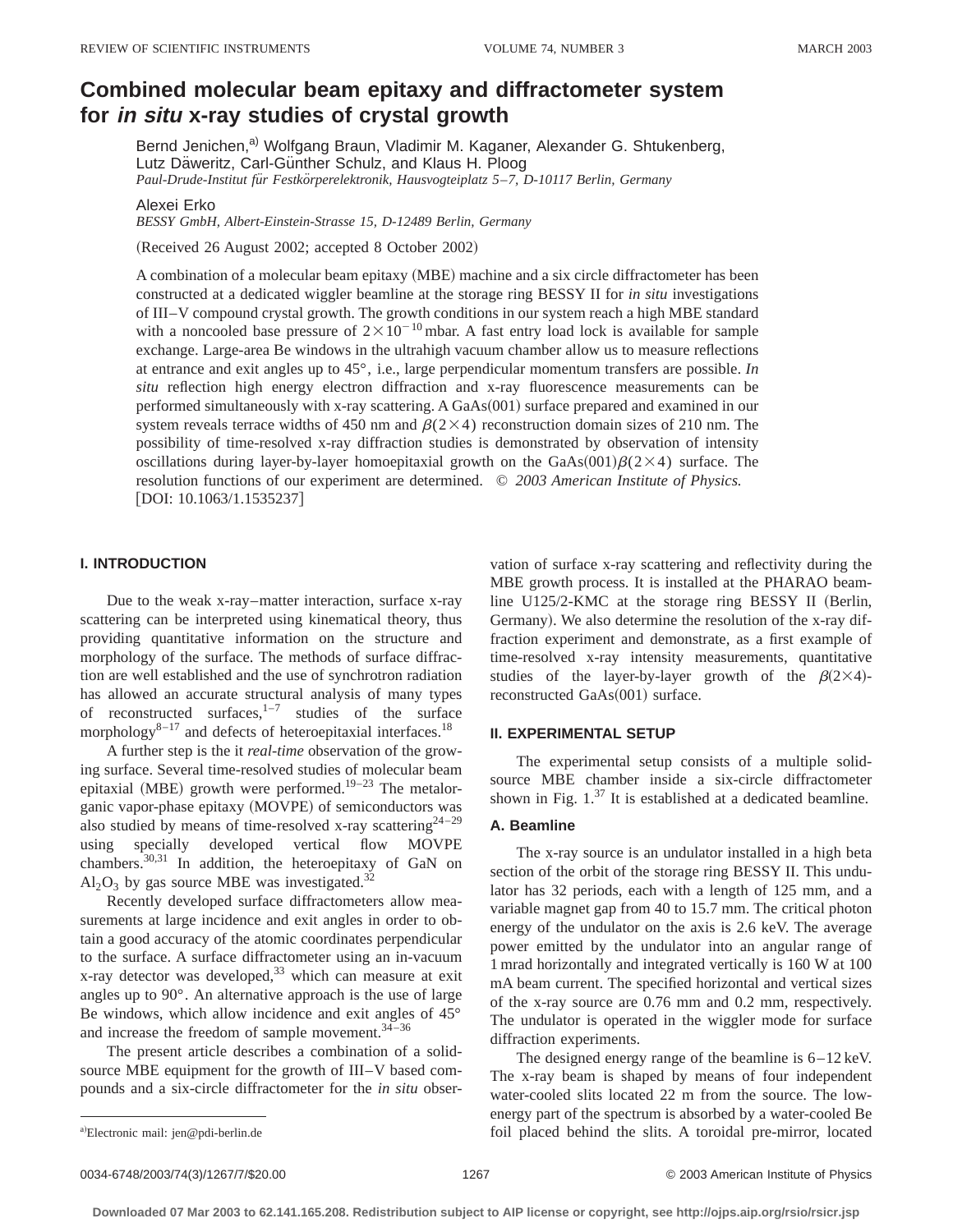

FIG. 1. MBE system with surface diffractometer. The RHEED gun, the incident beam tube, and the detector flight tube are at positions close to the sample surface plane. The transfer rod in front is perpendicular to the sample surface. The sample is rigidly connected to the sample goniometer and all the movements of this goniometer are transferred into the UHV using a rotary feedthrough connected to externally stabilized bellows.

23.4 m from the source, collimates the beam for the double crystal monochromator (DCM, 26.6 m from the source). The pre-mirror is a water-cooled Si substrate coated with a Rh reflecting layer. The long radius of the mirror is 10.4 km and the short radius 204 mm. The DCM consists of two flat  $Si(111)$  crystals at present achieving an energy resolution of  $\Delta E/E \cong 7 \times 10^{-4}$  as experimentally determined from the dispersion obtained by measurements of the sample rocking curve widths (see Sec. III) at  $12 \text{ keV}$  x-ray energy. The first monochromator crystal is water cooled directly from the backside. The second mirror chamber contains two mirrors that can be used alternatively. One is toroidal, with a long radius of 4.1 km and a short radius of 79.5 mm. This mirror is used for focusing the beam on the center of the diffractometer. The second is a plane mirror for parallel (minimum divergence) illumination of the sample. Both mirrors are Rhcoated Zerodur blocks. Special emphasis was put on the machining of the mirror surfaces to minimize the slope errors. The toroidal mirror was designed to produce a spot size of  $0.2$  mm $\times$ 0.5 mm (vertical $\times$ horizontal) at the experiment (center of the diffractometer), which is located at a distance of 39 m from the source. The experimentally observed focus size is well within  $1 \text{ mm}^2$ . The divergence of the x-ray beam at the experiment is  $0.08$  mrad $\times$ 0.8 mrad (vertical  $\times$  horizontal, see also Sec. III). Beam monitors are available

TABLE I. Angular ranges and resolutions of the diffractometer axes in degrees. The notation follows Ref. 38.

| Purpose                      | Axis     | Range                     | Resolution      |
|------------------------------|----------|---------------------------|-----------------|
| Incidence angle              | $\alpha$ | $0^\circ - 45^\circ$      | $0.02^{\circ}$  |
| Sample tilt by double cradle | $\chi$   | $-3^{\circ} - 3^{\circ}$  | $0.001^\circ$   |
| Rotation of double cradle    | φ        | $0^{\circ} - 360^{\circ}$ | $0.001^{\circ}$ |
| Sample rotation              | $\omega$ | $0^{\circ} - 360^{\circ}$ | $0.001^{\circ}$ |
| Detector azimuthal rotation  | δ        | $0^{\circ} - 130^{\circ}$ | $0.001^\circ$   |
| Detector polar angle         | $\gamma$ | $0^\circ - 45^\circ$      | $0.001^{\circ}$ |

immediately behind each mirror. The monitor behind the second mirror can also be used to image the beam from the monochromator by moving the second mirror out of the beam.

#### **B. Diffractometer**

The horizontal axis diffractometer (horizontal sample normal) follows the example of other existing instruments for surface diffraction.<sup>1,34-36</sup> The angular ranges of the diffractometer are given in Table I, together with the notation of the diffractometer axes used in Ref. 38. The center of the diffractometer is placed onto the beam axis by means of two perpendicular motorized linear translations. The sphere of confusion of the diffractometer has a radius of 0.02 mm. We can perform grazing incidence diffraction<sup>39</sup> in the *z*-axis geometry<sup>38,40</sup> in an extended range along the crystal truncation rods (see Table I). The incidence angle  $\alpha$  is varied by rotating the whole diffractometer around the vertical axis. The  $\phi$  and  $\chi$  stages are mounted on the  $\omega$  stage of the sample goniometer. The surface normal is aligned along the horizontal diffractometer axis with the  $\chi$  (tilt) and the  $\phi$ circles by reflecting a laser beam from the sample surface during  $\omega$  rotation of the sample. This alignment is usually fine tuned by observation of the reflected x-ray beam with a linear detector behind the exit window. The  $\delta$  circle of the detector uses the same horizontal axis as the  $\omega$  stage<sup>38</sup> and allows for in-plane (with respect to the sample surface) movement of the detector. The  $\gamma$  circle of the detector for out-of-plane movements is realized via a combination of rotation and translation on the detector bridge allowing for heavy detectors and ensuring a high stability of measurements with analyzer crystals.<sup>34</sup> The distance between the sample and the detector increases with increasing  $\gamma$ . Orthogonal pairs of motorized slits are mounted  $40 \text{ cm} (S1)$  and  $100 \text{ cm}$   $(S2)$  behind the sample, at the two ends of the detector flight tube. In most cases, all vertical slits (parallel to the sample surface) are set at  $2 \text{ mm}$ , cutting an appropriate region of the crystal truncation rod  $(CTR)$ , and the horizontal ones are set at 10 mm. In addition to the usual scintillation counter, energy dispersive detectors (Si drift diodes) can be used inside and outside the UHV chamber in order to observe fluorescence radiation. The diffractometer is driven by three-phase stepper motors and controlled by the  $TASCOM<sup>41</sup>$ software.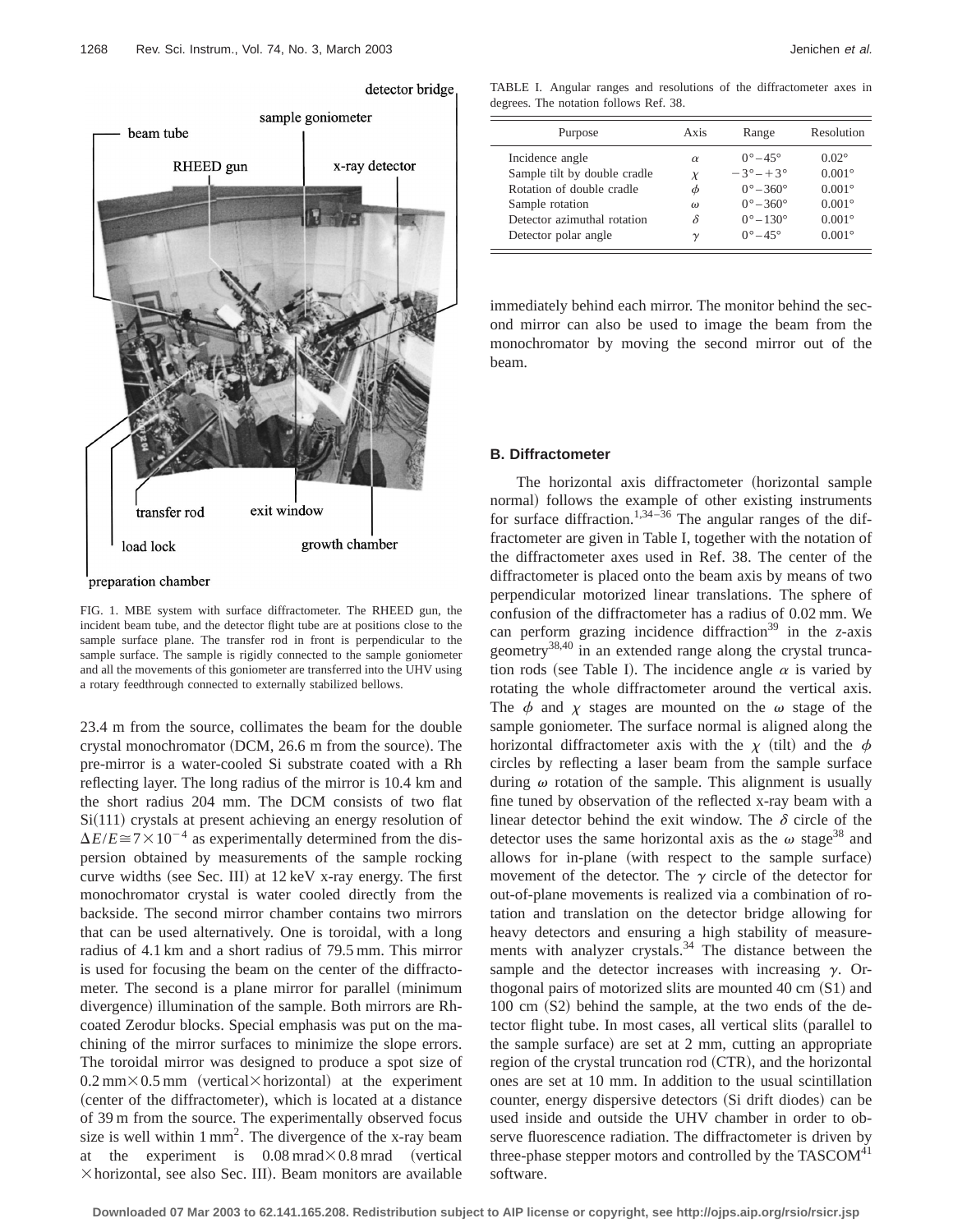

FIG. 2. Schematic drawing of the MBE system (black lines) with surface diffractometer (gray lines). The sample is positioned at the intersection of the vertical and horizontal axes of the diffractometer. The incident x-ray beam going through this intersection point is perpendicular to the plane of the drawing. The detector mount on the linear table of the detector bridge is shown here at an unusual position.

## **C. MBE system**

The diffractometer contains a fully equipped solidsource MBE system as shown schematically in Fig. 2. The sample is fixed inside the UHV growth chamber using custom-designed Mo sample holders for quarters of 2 in. wafers of different thicknesses. The sample holder is mounted on a heating stage rigidly connected to the  $\phi$  circle of the diffractometer. The  $\phi$  and  $\omega$  movements are transferred into UHV using a two-stage differentially pumped rotary feedthrough further encapsulated in a noble gas atmosphere in order to prevent contamination by air in case of a leak. The double cradle  $\chi$  movements are enabled using externally stabilized welded bellows.

The growth chamber has two large-area Be windows protected from coating by inside 0.1 mm Be foils. The total thickness of each window is 0.6 mm. The size of the windows allows for entrance and exit angles up to 45°, i.e., large angular momentum transfers (similar to Refs.  $34-36$ ). We preferred to place the movable detectors outside the UHV chamber, in order to have the free choice of the type and resolution of the detector at any time. The growth chamber is pumped by ion, turbo-molecular and Ti sublimation pumps maintaining a base pressure of  $2 \times 10^{-10}$  mbar without liquid nitrogen cooling. In addition, it features liquid nitrogen cooled shrouds around the effusion cells and around the substrate. In this way, standard MBE conditions are obtained. The MBE system is equipped with seven simultaneously operating effusion cells. At present six of them are already filled with Ga, As, Al, In, Sb, and Mn. This allows us to grow a large variety of semiconducting and magnetic III–V compounds. A fast entry load lock is available for easy sample exchange. An intermediate preparation chamber allows for heat treatment of the samples prior to the growth experiment. From this chamber the cleaned samples are then transferred into the growth chamber, where as a first step the oxide desorption is performed.

For our first study, only Ga and As were used. The As was evaporated from a noncracking valved source, Ga from a two-zone hot-lip cell. The Ga cell is mounted in a position symmetrical to the substrate. Since Ga is the rate-limiting element during growth, this minimizes growth oscillation damping effects due to growth rate variations across the wafer.<sup>42</sup>

MBE growth is controlled with a high-precision reflection high-energy electron diffraction (RHEED) setup, mounted at an angle of  $43°$  to the x-ray beam. Figure 3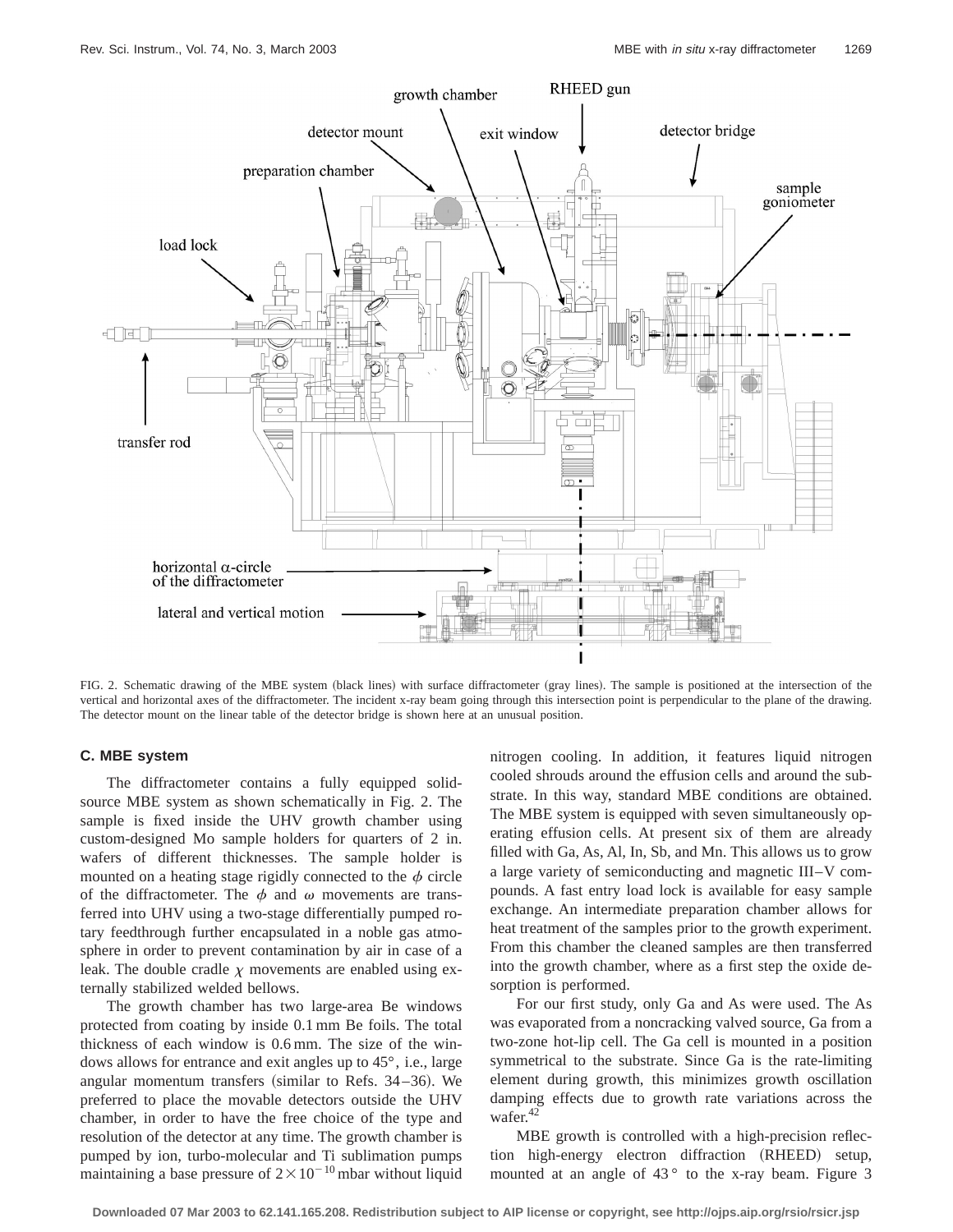

FIG. 3. Photograph of a fluorescent screen at the sample position with images of the x-ray beam and the electron beam at grazing incidence, differing by an azimuthal angle of 43°.

shows a photograph of a fluorescent screen at the sample position, revealing fluorescent images of the x-ray and electron beams at grazing incidence, differing by the azimuthal angle of 43 °. The RHEED gun can be operated during synchrotron x-ray illumination of the sample, allowing the simultaneous acquisition of x-ray diffraction and RHEED data. *In situ* x-ray fluorescence measurements are possible with a retractable energy-dispersive detector, which is installed behind a 50- $\mu$ m-thick Be foil. A quadrupole mass spectrometer is also available for the detailed analysis of the residual gas in the UHV system. The substrate temperature is controlled by a thermocouple behind the sample.

The MBE together with the diffractometer are placed in a radiation safety hutch with interlock system.

#### **D. Sample preparation and reciprocal lattice definition**

GaAs(001) epi-ready substrates were used. The substrates were first degassed at  $100\degree$ C in the load-lock chamber, then baked for 1 h at 500 °C in the intermediate preparation chamber before being introduced into the growth chamber. The oxide was desorbed inside the growth chamber under RHEED control while heating the sample at a rate of 10 °C/min. As is common in MBE, the oxide desorption temperature is taken as 580 °C, serving as a temperature reference for the subsequent measurements.<sup>43</sup> With new sample holders used, temperature drifts of up to 20 °C may occur.

The As<sub>4</sub>/Ga (V/III) flux ratio was determined from Aslimited RHEED oscillations.<sup>44</sup> From run to run, the As<sub>4</sub> flux was monitored and adjusted by means of a Bayard–Alpert vacuum gauge close to the sample position. The growth conditions were optimized first by scanning the substrate temperature through the stability range of the  $\beta(2\times4)$  surface reconstruction and then fine tuning the growth temperature around the center of this temperature interval by minimizing the damping of the RHEED intensity oscillations.

The  $(2\times4)$  surface unit cell is rotated by 45° with respect to the cubic zinc blende unit cell of the bulk GaAs. Direction vectors, crystal planes and diffraction indices applied in this work refer to the bulk unit cell. Following the usual convention, the  $[110]$  axis runs along the long edge of the  $(2\times4)$  surface unit cell, the  $\overline{[110]}$  axis is parallel to the short edge.

#### **III. RESOLUTION**

#### **A. Resolution at grazing incidence and exit angles**

We checked the resolution of the setup by x-ray diffraction experiments performed with a detector, the entrance window of which is limited by slits, as described in Sec. II B, with a typical acceptance angle of 0.1°. The resolution strongly depends on the momentum transfer in the surface normal direction. When the normal component of the momentum transfer is small, i.e., both the incident and the scattered beams make small angles to the sample surface, the detector acceptance angle is irrelevant and the resolution is determined by the collimation of the incident beam and its monochromaticity. This case is considered in the present section. We describe this in some detail with the aim to use it as a reference for the analysis of the resolution for larger normal momentum transfers in Sec. III B. Section III B also establishes the limits of applicability of the results obtained here.

The reciprocal-space geometry of a surface scattering experiment is shown in Fig.  $4(a)$  for the case when both the incident  $\mathbf{k}_i$  and the diffracted  $\mathbf{k}_f$  waves are in the surface plane. The angle  $\delta$  between **k**<sub>*i*</sub> and **k**<sub>*f*</sub> = **k**<sub>*i*</sub>+**q** (where we follow the notation of angles in Table I and **q** is the scattering vector) is equal to  $2\theta$ , where  $\theta$  is the Bragg angle. For a given crystal orientation, the angular range of the incident waves which are scattered by the sample is limited by the dynamical diffraction laws. Other orientations of the incident waves do not contribute to the scattering since, for these waves, the vector  $\mathbf{k}_i + \mathbf{q}$  does not fall on the Ewald sphere and elastic scattering is not possible. When the sample is rotated about its normal in an  $\omega$  scan and the direction of the scattering vector **q** changes, the triangle formed by the vectors  $\mathbf{k}_i$ , **q**, and  $\mathbf{k}_f$  [broken lines in Fig. 4(a)] is rotated as a whole, the vectors remain on the Ewald sphere, and the scattering takes place in the angular range  $\Delta \omega = \Delta \theta$ .  $\Delta \theta$  is the angular divergence of the incident beam in the surface plane. This range is small compared to the angular width of the detector  $\Delta \delta$ , so that the detector does not limit the resolution. Similar considerations of the length variation of the wave vectors  $\mathbf{k}_i$  and  $\mathbf{k}_f$  due to the dispersion  $\Delta \lambda / \lambda$  of the incident beam give  $\Delta \omega = (\Delta \lambda/\lambda) \tan \theta$ , and we finally obtain the in-plane resolution

$$
\Delta \omega = \Delta \theta + \frac{\Delta \lambda}{\lambda} \tan \theta. \tag{1}
$$

Figure  $4(b)$  presents the full widths at half-maxima (FWHMs)  $\Delta \omega$  of several in-plane bulk reflections. The FWHMs were determined from Gaussian fits to the measured peaks. From a linear fit to Eq.  $(1)$  we obtain the wavelength range arriving at the sample  $\Delta\lambda/\lambda = 7 \times 10^{-4}$  and the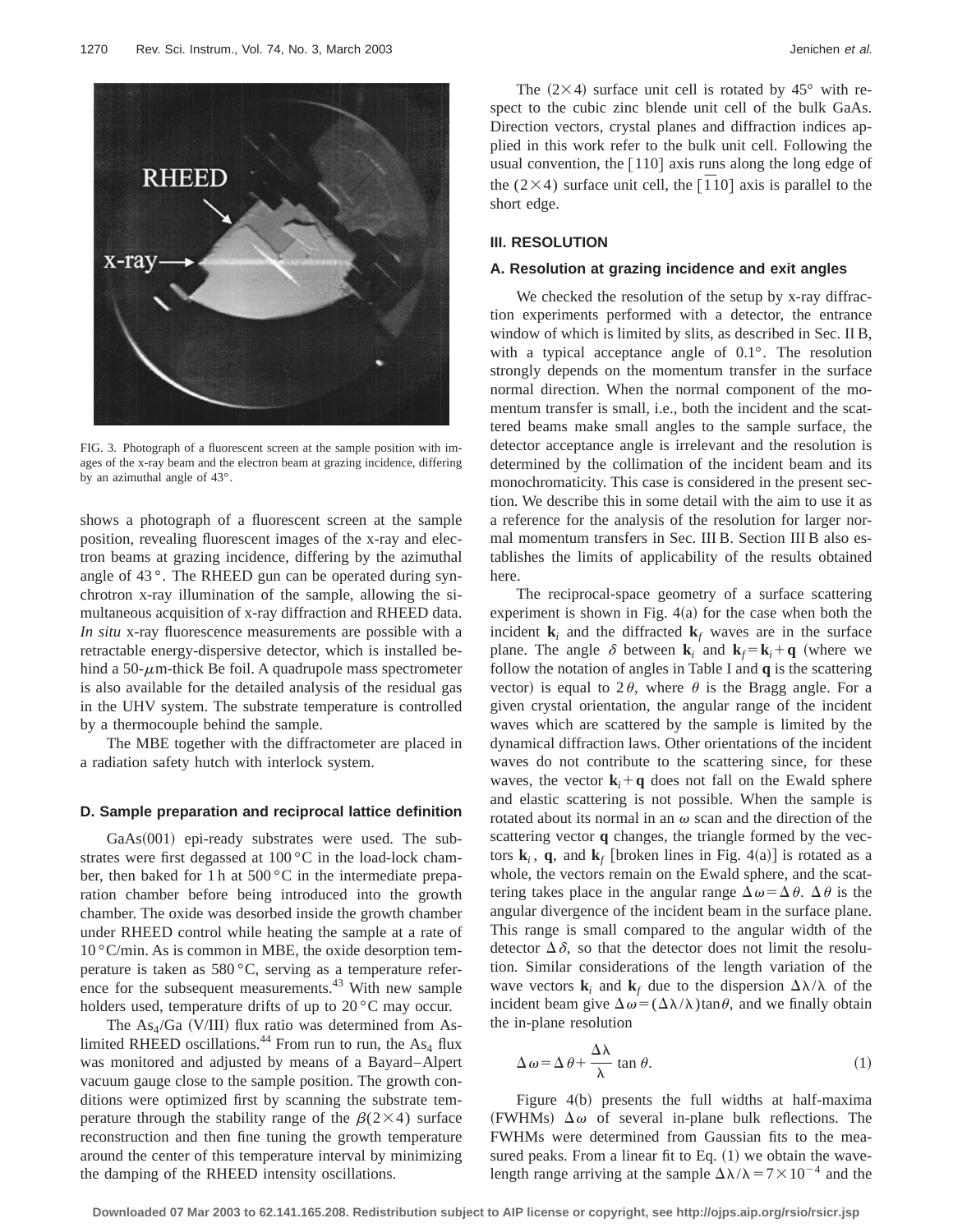



FIG. 4. (a) Reciprocal space geometry of a surface scattering experiment with grazing incidence and exit beams:  $\delta = 2\theta$  is the angle between the incident and the diffracted beams,  $\theta$  is the Bragg angle,  $\Delta \theta$  is the divergence of the incident beam,  $\Delta \delta$  is the angular acceptance of the detector in the plane of the sample surface. (b) The experimentally determined full width at half maximum (FWHM) of  $\omega$  scans for different in-plane bulk reflections from a GaAs $(001)$  crystal plotted over tan  $\theta$ . The x-ray wavelength is 0.1 nm.

angular divergence of the incident beam in the surface plane  $\Delta \theta$  = 0.08 mrad. Similar measurements in the direction perpendicular to the surface plane give  $\Delta \alpha$  = 0.8 mrad.

Figure 5 illustrates the quality of the  $GaAs(001)$  surface prepared in our system and the available in-plane resolution by  $\omega$  scans obtained in the integer-order reflection 1 3 0.05 and in the fractional order reflection 9/4 9/4 0.1. The sample preparation followed the procedures described in Sec. II D. The measured peak profiles are fitted to the Voigt function (the convolution of a Lorentzian intrinsic peak profile with a Gaussian resolution function). The FWHM of the Gaussian resolution function is taken from the linear interpolation between the FWHMs of the bulk reflections, Fig.  $4(b)$ . The peak profile of the 220 reflection, which has the Bragg angle fairly close to those of the measured in-plane reflections, is shown in Figs.  $5(a)$  and  $5(b)$  by broken lines. We make the Voigt function fit with fixed width of the Gaussian component and variable width of the Lorentzian component, so that the number of fit parameters is the same as in a Gaussian or Lorentzian fit. We find that the Voigt function fit gives smaller  $\chi^2$  values than the two latter functions. Hence, the intrinsic peak profiles of both integer- and fractional-order peaks are Lorentzians, which indicates exponential correlation functions.

The correlation length  $\ell = 2/(q\Delta\omega) = 450$  nm obtained in the integer-order reflection 1 3 0.05 is the mean terrace width.<sup>45,46</sup> The correlation length of 210 nm obtained in the

FIG. 5. The  $\omega$  scans of an integer order surface diffraction peak 1 3 0.05 (a) and a fractional order peak 9/4 9/4 0.1 (b) of the GaAs $(001)\beta(2\times4)$  surface (circles). Solid lines are fits to the Voigt function. The broken lines are the  $\omega$ scan of the in-plane bulk reflection 220 used as the resolution function.

fractional order reflection 9/4 9/4 0.1 characterizes the reconstruction domain sizes. These values are larger by a factor of 5 than the terrace and reconstruction domain sizes obtained in a previous *ex situ* room-temperature x-ray diffraction study of the quenched  $GaAs(001)$  surface with the same reconstruction as in our experiment.<sup>4</sup> The large terrace and domain sizes are reached in our system thanks to the optimized MBE growth conditions and the possibility of *in situ* x-ray scattering measurements at growth temperature.

## **B. Resolution at grazing incidence and nongrazing exit angles**

The analysis of the previous section cannot be applied to large momentum transfer in the surface normal direction, Fig.  $6(a)$ . Then, the angular width of the detector becomes the resolution-limiting factor.<sup>38,47</sup> Let us denote by  $\Delta \gamma$  and  $\Delta \delta$  the angular widths of the detector in the directions perpendicular and parallel to the sample surface, respectively. The polar angle  $\gamma$  and the azimuth  $\delta$  with respect to the incident beam define the orientation of the diffracted wave vector  $\mathbf{k}_f$ , Fig. 6(a) (we follow the notation of the diffractometer circles, see Table I). The segment of the Ewald sphere limited by the angular ranges  $\Delta \gamma$  and  $\Delta \delta$  around the direction of the scattered wave defines, projected to the surface plane, the ranges of the wave vectors along the scattering vector,  $\Delta q_{\parallel}$ , and normal to it,  $\Delta q_{\perp}$ , equal to

$$
\Delta q_{\parallel} = k \sin \gamma \Delta \gamma, \quad \Delta q_{\perp} = k \cos \gamma \Delta \delta, \tag{2}
$$

where  $k=2\pi/\lambda$  is the wave vector.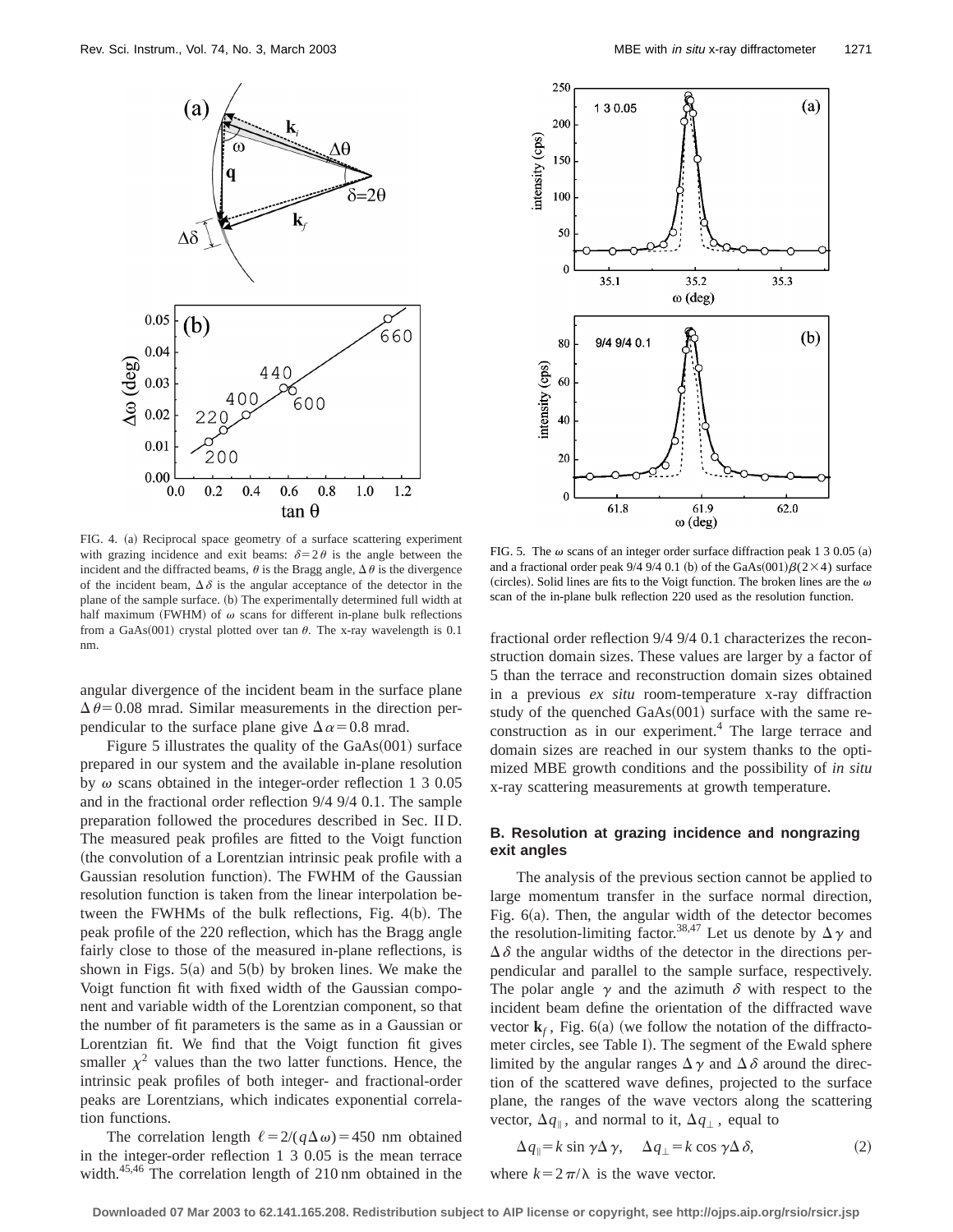

FIG. 6. (a) Reciprocal space geometry of a grazing incidence surface scattering experiment and (b) the projection of the wave vectors on the sample surface plane in the case of grazing incidence and nongrazing exit. The shadowed rectangle corresponds to the angular width of the detector and its projection on the surface plane. (c) Full widths at half-maximum (FWHM) of  $\omega$  scans along the crystal truncation rod 13*L* of the GaAs(001)  $\beta(2\times4)$ surface.

When the sample is rotated about its normal in the  $\omega$ scan, the crystal truncation rod (CTR) crosses a segment of the Ewald sphere which corresponds to the angular width of the detector, Fig.  $6(a)$ . On the sample surface plane, Fig. 6~b!, the projection **q** of the scattering vector **q** rotates and crosses the resolution range (2). The angular width of the  $\omega$ scan given by the detector width is

$$
\Delta \omega = \min \left( \frac{\sin \gamma}{\sin \delta} \Delta \gamma, \quad \frac{\cos \gamma}{|\cos \gamma - \cos \delta|} \Delta \delta \right),\tag{3}
$$

where the two terms on the right-hand side of Eq.  $(3)$  correspond to crossing one of the two orthogonal sides of the shadowed rectangle in Fig.  $6(b)$ .

In the present study, the polar angle  $\gamma$  was relatively small,  $\gamma$ <20°, and the first term in Eq. (3) is then smaller than the second one. Taking into account that  $\sin \gamma = \lambda L/a$ , where *a* is the lattice period and *L* is the continuous Miller index along a CTR, we find that the angular width of the  $\omega$ scan is proportional to *L*,  $\Delta \omega = \lambda L \Delta \gamma / (a \sin \delta)$ , if the weak dependence of the azimuth  $\delta$  on *L* is neglected. This linear dependence is clearly seen in the measured dependence of the FWHM of the  $\omega$  scans along the CTR 13*L*, Fig. 6(c).



FIG. 7. X-ray intensity oscillations measured during MBE growth of GaAs(001) at different points along the crystal truncation rod 13L (open circles). The fit (solid curves) is obtained simultaneously for all curves with the layer coverage shown in the top panel of the figure. In the bottom panel the oscillating RHEED intensity of the specular beam measured simultaneously is given in arbitrary units. For these measurements the reflected RHEED beam forms an angle of 76° with the diffracted x-ray beam. The substrate temperature was 570 °C.

From the slope of the line, we obtain the angular width of the detector  $\Delta \gamma = 0.1^{\circ}$ , in good agreement with the value obtained from the nominal width of the vertical detector slits and the distance between them (see Sec. II B). One can see from Fig.  $6(c)$  that the linear dependence on *L*, and hence the detector width as a resolution-limiting factor, is important for  $L > 0.2$ . It follows from Fig. 6(c) that at  $L = 0.6$ , the resolution decreases by a factor of 2 compared with the in-plane resolution, by a factor of 4 at  $L=1.2$ , etc.

## **IV. X-RAY INTENSITY OSCILLATIONS DURING LAYER-BY-LAYER GROWTH**

We performed time-resolved x-ray intensity measurements at different points *L* along the CTRs 13*L*, Fig. 7. The background intensity is obtained from sufficiently wide  $\omega$ scans of the sample prior to growth and subtracted from the measured intensity. The period of the intensity oscillations  $\tau$ =7 s is the time required to complete one Ga–NAs bilayer of the  $GaAs(001)$  crystal. The solid lines in the intensity plots of Fig. 7 are calculated with the layer coverages presented in the top panel. The mathematical model for the coverages is described elsewhere.<sup>48</sup> The fit of the intensity